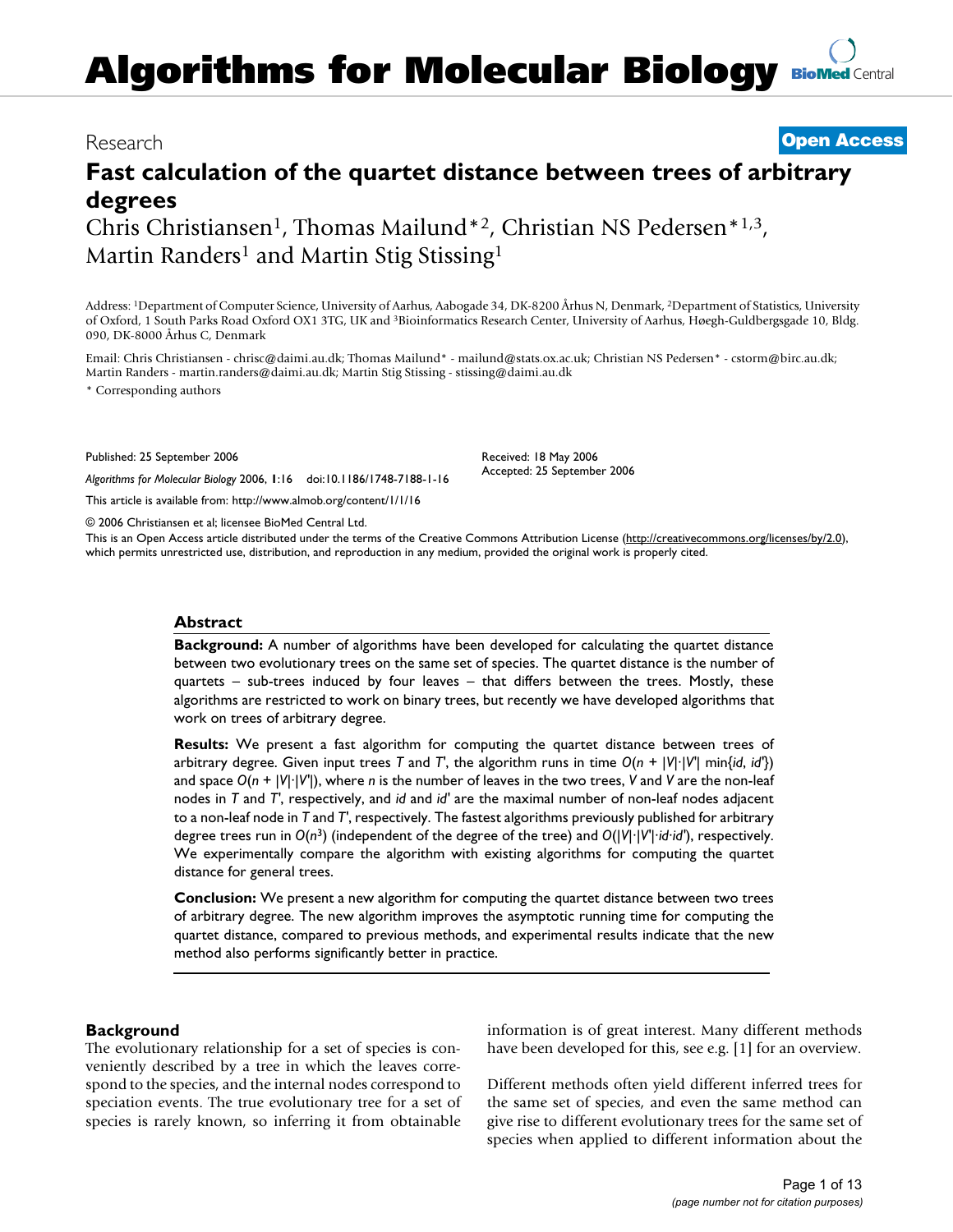

**The four possible quartet topologies**. The four possible quartet topologies of species *a*, *b*, *c*, *d*. Topologies (a): *ab*|*cd*, (b): *ac\bd,* and (c): *ad\bc* are *butterfly* quartets, while topology (d):  $\,^a \times \,^c$  , , is a *star* quartet. *b c d* ×

species. To study such differences in a systematic manner, one must be able to quantify differences between evolutionary trees using well-defined and efficient methods.

One approach for comparing evolutionary trees is to define a distance measure between trees and compare two trees by computing this distance. Several distance measures have been proposed, e.g. the symmetric difference metric [2], the nearest-neighbour interchange metric [3], the subtree transfer distance [4], the Robinson and Foulds distance [5], and the quartet distance [6]. Each distance measure has different properties and reflects different aspects of biology.

This paper is concerned with calculating the quartet distance. A *quartet* is a set of four species, the *quartet topology* induced by an evolutionary tree is determined by the minimal topological subtree containing the four species. The four possible quartet topologies of four species are shown in Fig. 1. Given two evolutionary trees on the same set of *n* species, the *quartet distance* between them is the number of sets of four species for which the quartet topologies differ in the two trees.

Steel and Penny [7] pointed at Doucettes unpublished work [8] which presented an algorithm for computing the quartet distance in time  $O(n^3)$ , where *n* is the number of species. Bryant et al. in [9] presented an improved algorithm which computes the quartet distance in time *O*(*n*2) for binary trees. Brodal *et al*. in [10] showed how to compute the quartet distance in time *O*(*n* log *n*) considering binary trees. For arbitrary degree trees, the quartet distance can be calculated in time  $O(n^3)$  or  $O(n^2d^2)$ , where *d* is the maximum degree of any node in any of the two trees, as shown by Christiansen *et al*. [11].

## **Results and discussion**

In [11], we presented an algorithm for computing the quartet distance between trees of arbitrary degree. It runs in time  $O(n^2d^2)$  and space  $O(n^2)$ , where *n* is the number of leaves in each tree and *d* is the maximal degree found

in either of the trees. In this paper, we present an improved algorithm running in time  $O(n + |V||V'|)$ min $\{id, id'\}$  and space  $O(n + |V||V'|)$ , where  $|V|$  and  $|V'|$ are the number of internal (non-leaf) nodes in the two input trees, and *id* and *id'* are the maximal degree of an internal node, when disregarding edges to leaves, in the two trees.

#### *Time analysis for different types of trees*

The terms  $|V|$ , *id*,  $|V'|$  and *id'* are all clearly  $O(n)$ , but on the other hand neither |*V*| and *id* nor |*V'*| and *id'* are independent. Intuitively, if there are a lot of internal nodes in a tree, they will not have a very large internal degree. We address in this section, how this dependency will affect the running time for different types on trees.

The worst theoretical running time of the algorithm for calculating the quartet distance presented above is  $O(n^3)$ .

Consider a tree with an internal node of degree  $\frac{n}{\epsilon}$ , con-2

nected to  $\frac{n}{2}$  internal nodes of degree three each con-2

nected to two leaves, see Fig. 2. Such a tree has *n* leaves, *O*(*n*) internal nodes and a maximal internal degree that is  $O(n)$ . If the algorithm is run on two such trees, the running time will be  $O(n^3)$ . In *d*-ary trees (trees where all internal nodes have degree *d*)  $|V| = O\left(\frac{n}{l}\right)$ , the time com*d* 2

plexity of calculating the quartet distance will be  $O\left(\frac{n^2}{n}\right)$ . *d*

The two cases above are somewhat extreme. The first case has a very large gap between the maximal and minimal degree of internal nodes, while the second has little or no gap. The theoretical performance of the algorithm on the two types of trees reflects this difference. Let  $d_{min}$  =  $\min\{\min_{v} d_{v'} \min_{v'} d_{v'}\}$ , be the minimal degree of any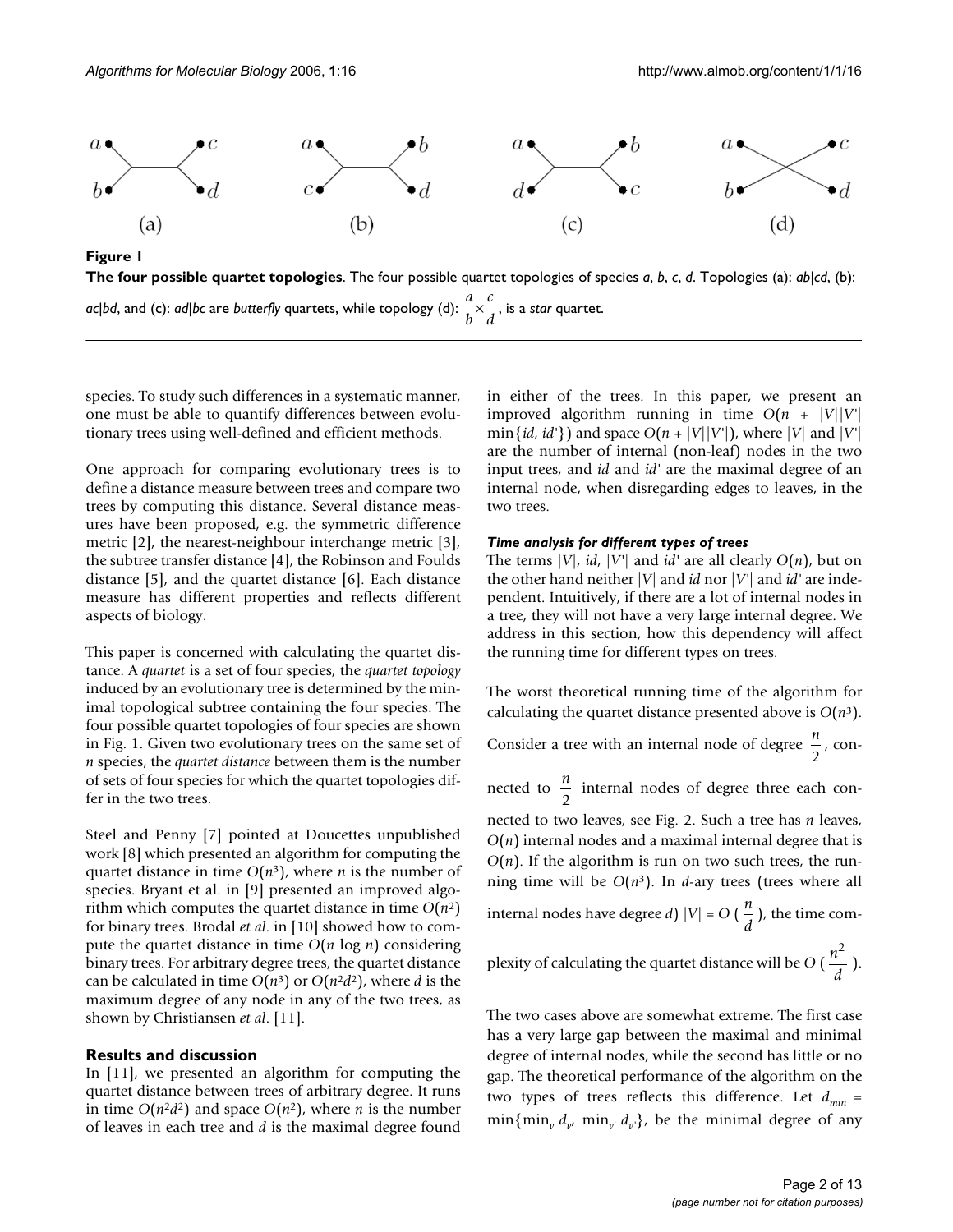



internal node in either tree, then each tree has  $O(\frac{n}{\cdot})$ *dmin*

internal nodes and the time complexity is  $O\left(\frac{n}{2}\right)$ *d* 2 2 *min*

 $\min\{id, \, id'\}$  ). If  $\min\{id, \, id'\}$  is  $O(\, d_{min}^2)$  the time usage of calculating the quartet distance will be  $O(n^2)$ . In the following section we will do practical verification of the theoretical results in this section.

## *Experimental running times*

The graphs in Fig. 3 show the running time for comparing worst case trees (see Fig. 2), (*d*-ary trees and random trees. There are six types of (*d*-ary trees; binary, 6-ary, 15-ary, and 30-ary and two types of random trees; r8s-based (see [12]) and trees with random topologies. The trees generated by r8s are binary, but by contracting edges, we can get trees of arbitrary degree (contracting an edge *e* connecting nodes *u* and *v* means removing *u* and *e* and attaching the rest of *u*'s edges to *v*). Each edge is contracted with a probability that is inversely proportional with its length, i.e. a short edge has a higher probability of being contracted than a long edge. The trees with random topology are generated by adding leaves one by one, starting with a tree of size 2. A leaf can be added by attaching it to a random inner node or by spliting a random edge with a new node, to which the leaf is attached.

The running time for worst case input trees (as described in the previous section) is  $O(n^3)$ , because such trees have  $O(n)$  internal nodes and min $\{id, id\}$  is  $O(n)$ . This is supported by the first graph in Fig. 3, which shows that the plot of the polynomial *n*3 (representing the best sum-ofsquares fit of the polynomial  $c \cdot n^3$  to the data-points) is closest to the plot of the running times with regard to slope.

The running time on the algorithm on *d*-ary trees is  $O(\frac{n^2}{n})$ . The plots of the running times in the second graph are parallel, and one of them is plotted directly on top of a plot of the polynomial  $n^2$  (here  $c \cdot n^2$  is fitted to the data-points for each *d* separately; the different colors match the *d* colors). This supports that they all have a running time of *O*(*n*2) for fixed *d*'s. The graph also shows that higher degrees give lower running times, which is also expected. The reason why the algorithm is more than twice as fast on 6-ary trees than it is on binary trees, is that the number of internal nodes in 6-ary trees is less than in binary trees, and even though  $|V|$  is  $O(n)$  in both cases, that difference has an impact on the running time. The last graph shows the running time of the algorithm on trees created as either random trees (each topology is equally likely) or trees simulated using r8s (with edge contraction as described above). We have no theoretical running time for this data, but the graphs show that the running time is  $O(n^2)$ . Even though the plotted data is only a small ran*d* 2

ally have the property that  $\min\{id, id\}$  is  $O(d_{min}^2)$ . Therefore it is not unreasonable to expect that our algorithm runs in time  $O(n^2)$  on trees used in practice. All experiments were performed on a standard PC (Pentium 4, 3 GHz, 1 Gb Ram) running Linux Fedora Core 3.

dom sample, this indicates that many pairs of trees actu-

## *Comparison with existing algorithms*

In Fig. 4 we compare the running time of the new algorithm with the  $O(n^2d^2)$  and  $O(n^3)$  time algorithms from [11] on random and r8s simulated trees. In Fig. 5 we compare the running time of the new algorithm with the other two algorithms on Buneman and refined Buneman trees built for a range of Pfam [13] derived distance matrices using the tool in [14]. Buneman and refined Buneman trees are not binary unless this is well supported by the input distance matrix, and thus represent the kind of trees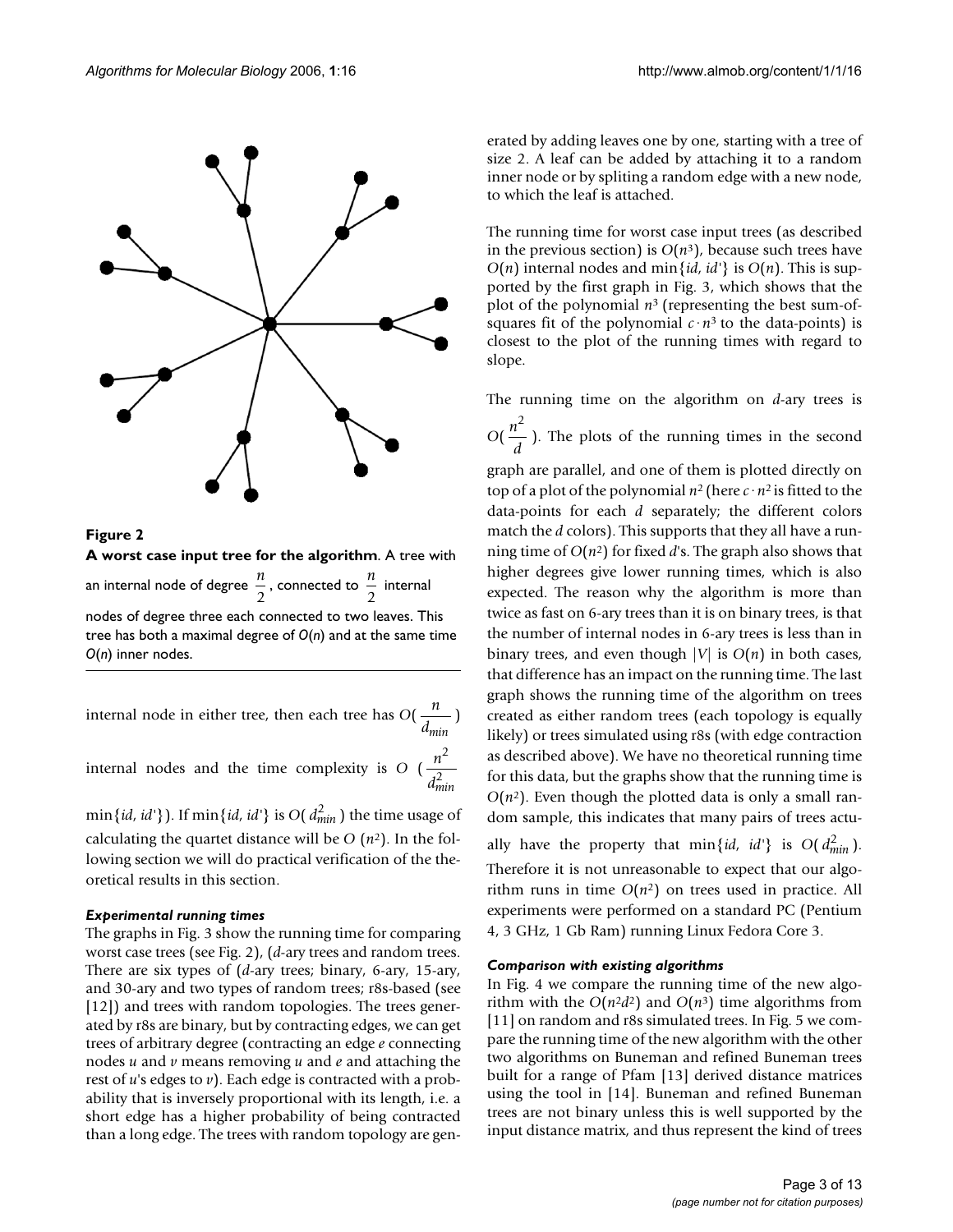Δ

 $\alpha$ 



**Time usage for the O(n+|V||V'|min{id,id'}) algorithm on worst case trees**



**Time usage for the O(n+|V||V'|min{id,id'}) algorithm on d−ary trees**



100 200 300 400 500

Number of leaves



## **Figure 3**

**Experimental running times**. The running time of the algorithm for worst case trees, *d*-ary trees and random trees. The lines plots the polynomials *c. n<sup>i</sup>*, where *c* is a fitted constant and *i* ∈ [1, 4]. The two bottommost plots are in log-scale on both the x- and y-axis.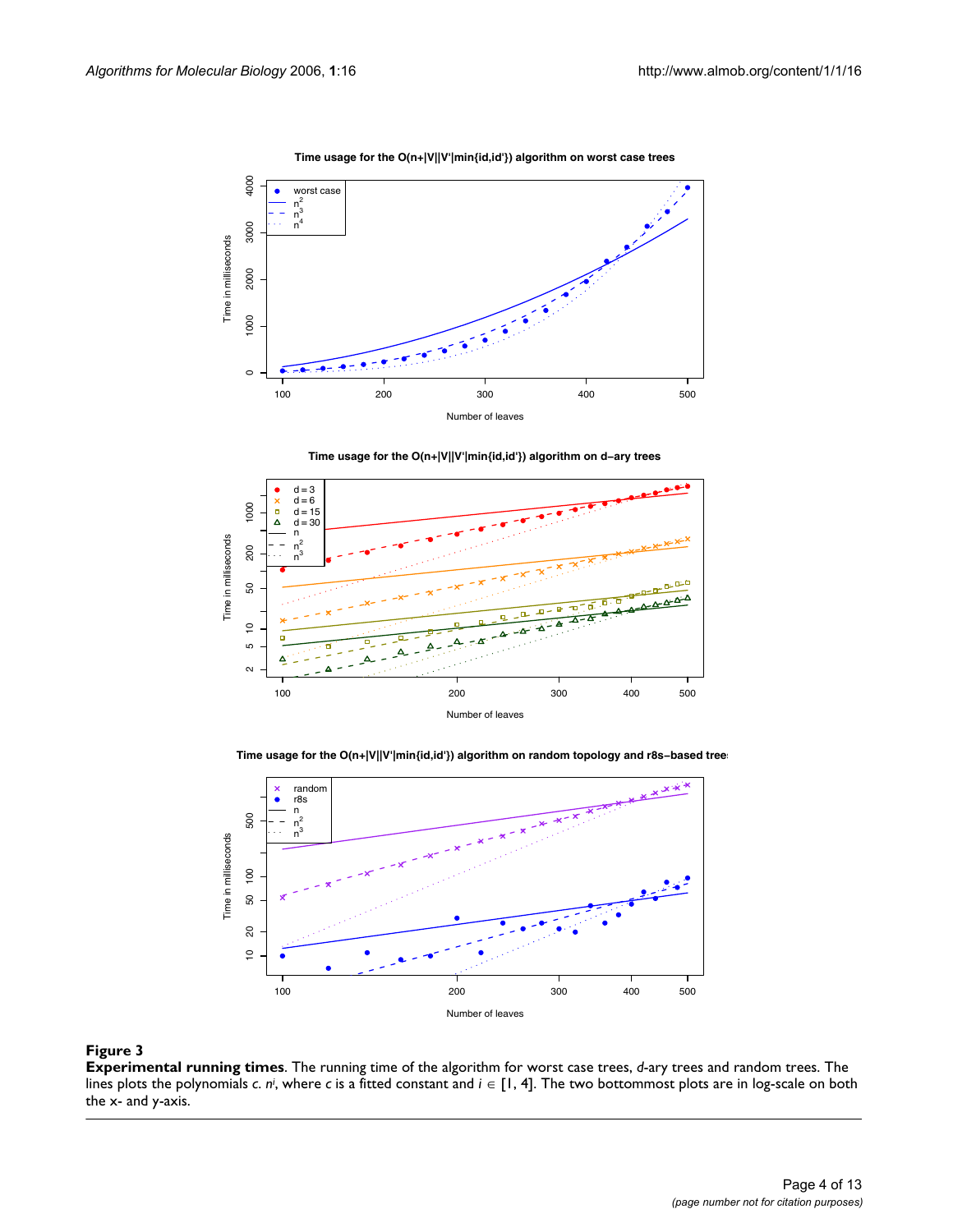

## **Comparison of new and existing algorithms**

## Figure 4

**Comparisons with earlier algorithms on random and r8s trees**. The running time for the new algorithm compared to the existing  $O(n^2d^2)$  and  $O(n^3)$  time algorithms for random and r8s trees. The lines are fitted polynomial *c*.  $n^2$ , for the case of the new algorithm (denoted *n*<sup>2</sup>*d* in the legend) and the *O*(*n*<sup>2</sup>*d*2) algorithm, and the polynomial *c*. *n*3 for the *O*(*n*3) algorithm. The plot is in log-scale on both the x- and y-axis.

which can only be compared by methods which allow for trees of arbitrary degrees. In both experiments, the  $O(n^3)$ time algorithm is slowest by a large margin for all plotted sizes of *n*. The new algorithm is consistently faster than the  $O(n^2d^2)$  time algorithm for the r8s (with edge contraction) simulated trees and for the Buneman and refined Buneman trees. For random trees the previous  $O(n^2d^2)$ time algorithm is slightly faster in practice. This difference is most likely caused by the additional overhead of precomputing the sums used by the new  $O(n^2d)$  time algorithm compared to the previous  $O(n^2d^2)$  time algorithm in order to improve the asymptotic worst case running time (see method section). For trees of low degree, the overhead might dominate the factor *d* by which the worst case running time of the new algorithm is improved. The observed running times on random trees thus indicate that over selection of random trees consists of trees of low degree, whereas the r8s simulated, Buneman, and refined Buneman trees are trees with a few nodes of high degree which more than compensate for the additional overhead of dealing with nodes of low degree. In conclusion, we find that the experimental comparison of the new algorithm with the previously developed algorithms indicate that the new algorithm not only improves on the theoretical asymptotic running time, but also improves the running time in practice if the input trees contain a few nodes of high degree.

## **Conclusion**

We have constructed an algorithm for finding the quartet distance between two trees of arbitrary degree. It runs in time  $O(n + |V||V'| \min\{id, id\})$  and uses space  $O(n +$  $|V||V'|$ , where *n* is the number of leaves in the trees, |V| and |*V'*| are the number of internal nodes in the trees and *id* and *id'* are the maximal internal degree of internal nodes in input tree *T* and *T'* respectively. Internal degree of an internal node is the number of internal nodes con-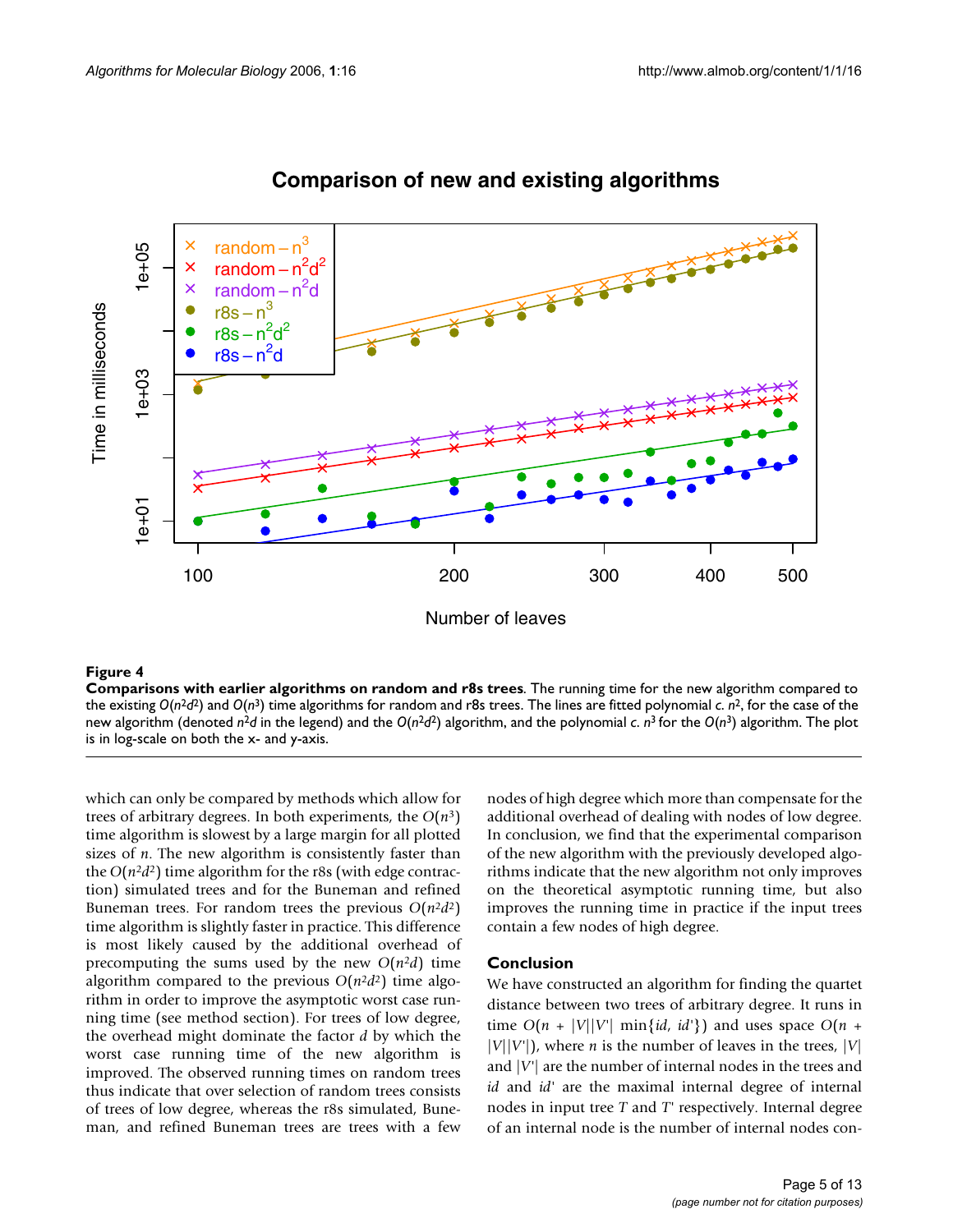

## **Comparison on Buneman and refined Buneman trees**

## Comparisons with earlier algorithms **Figure 5** on Buneman and refined Buneman trees

**Comparisons with earlier algorithms on Buneman and refined Buneman trees**. The running time for the new  $O(n^2d)$  time algorithm compared to the existing  $O(n^2d^2)$  and  $O(n^3)$  time algorithms on the Buneman and the refined Buneman trees for range of Pfam based distance matrices. The plot is in log-scale on both the x- and y-axis.

nected to it, so neighbouring leaves do not add to this value. The values |*V*|, |*V'*|, *id* and *id'* are not independent, therefore we have investigated how the structure of the trees affect the running time of the algorithm. We show that the time used to count the butterfly quartets – topologies where one pair of the four leaves is separated from the other pair by an edge – is reduced to  $O(n^2)$  when  $\min\{id, id'\} = O(d_{min}^2)$ , where  $d_{min}$  is the minimal degree of all internal nodes in the trees. If the input trees are *d*ary, that is all internal nodes have degree *d*, the running time is  $O(\frac{n^2}{n})$ , excluding the time to find intersections. *d* 2

These theoretical running times have been validated by running a series of tests using a Java implementation of the algorithm, available at [15]. We also done a series of tests on random trees, trees generated by the program r8s, Buneman trees, and refined Buneman trees. Running the algorithm on these trees gives an impression on how it performs on trees used in practice. On both types of trees the running time appears to be  $O(n^2)$ . It is however still an open problem to develop an algorithm running in time  $O(n^2)$  for all types of trees.

## **Methods**

Consider two input trees, and assume that a quartet has butterfly topology in both trees, i.e. that one pair of the four leaves is separated from the other pair by an edge in the tree in both trees. We say that the butterfly quartet is *shared*, if it has the same butterfly topology in both trees. Otherwise, we say that the butterfly quartet is *nonshared*. We let shared(*T*, *T'*) denote the number of butterflies shared between tree *T* and tree *T'*, i.e. the number of quartets that are butterflies with the same topology in tree *T* and tree *T'*, and let nonshared (*T*, *T'*) denote the number of quartets that are butterflies in both *T* and *T'* but with different topology. By our definition of *shared*, the number of butterfly quartets in a single tree can be stated as the number of butterfly quartets shared between the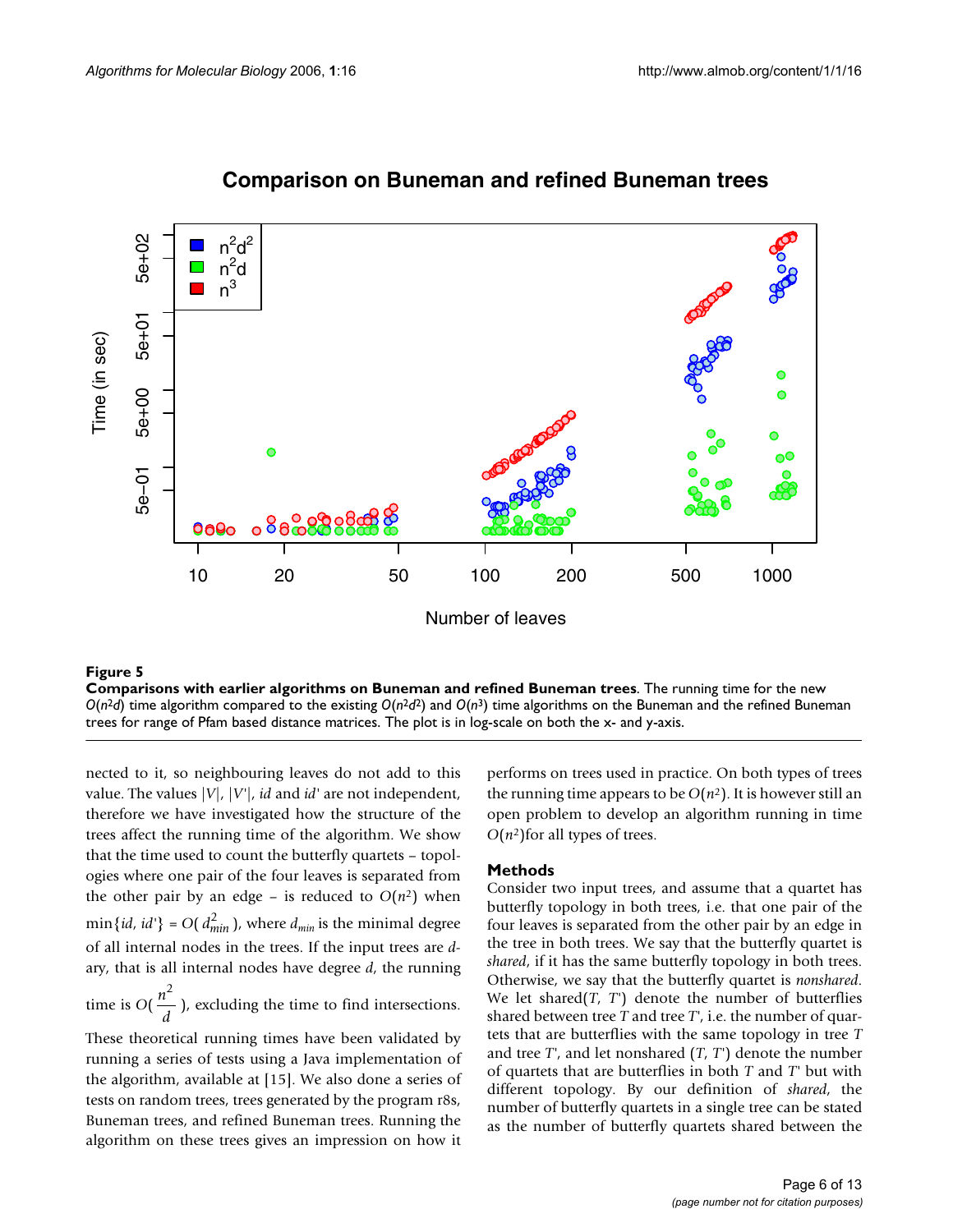

An internal node *v* ∈ *T* with subtrees *F*1,...,*Fd*, here *d* **Figure 6** *<sup>v</sup>*= 6 An internal node  $v \in T$  with subtrees  $F_1, ..., F_d$ , here  $d_v = 6$ .

tree and itself, i.e. shared( $T$ ,  $T$ ) or shared( $T'$ ,  $T'$ ) for the number of butterfly quartets in *T* and *T'* respectively. (This notation also emphasizes that computing the number of butterfly quartets in a single tree by our algorithm is performed as a comparison of the tree against itself.)

In [11] we argue that the quartet distance between *T* and *T'*, qdist(*T*, *T'*), can be found by focusing only on the computation of the number of shared and nonshared butterfly quartets between two trees, i.e. it is unnecessary to consider non-butterfly quartets explicitely. More specifically, we show that:

$$
qdist(T, T') = shared(T, T) + shared(T', T')
$$
  
- 2 \cdot shared(T, T') – nonshared(T, T') (1)

The proof of this formula is a follows. Let *Q* denote the number of quartets which have butterfly topology in *T* and non-butterfly topology in *T'*. Symmetrically, let *Q'* denote the number of quartets which have butterfly topology in *T'* and non-butterfly topology in T. A butterfly quartet in *T* is either a butterfly quartet in *T'* or a non-butterfly quartet in *T'*. The number of butterfly quartets in *T*, shared(*T*, *T*), can thus be expressed as the sum shared(*T*, *T'*) + nonshared(*T*, *T'*) + *Q*. Similarly, the sum shared (*T'*, *T'*) = *Q'* + shared (*T*, *T'*) + nonshared (*T*, *T'*). It is now straightforward to verify that the righthand side of (1) adds up  $Q + Q'$  + nonshared(*T*, *T*<sup>'</sup>) which is the number of quartets where the quartet topologies differ in *T* and *T'*, i.e. qdist(*T*,*T'*).

In the section below, we describe how to use (1) to compute the quartet distance in time  $O(n + |V||V'| \min \{id,$ *id'*}), more precisely  $O(n + |V||V'|)$  for a preprocessing step, after which we can use *O*(|*V*||*V'*|) for calculating shared(*T*, *T*'),  $O(|V||V'|\{id, id'\})$  for calculating nonshared( $T$ , $T$ '),  $O(|V|)$  for calculating shared( $T$ , $T$ ) and *O*(|*V'*|) for calculating shared(*T'*,*T'*).

## *Terminology*

Let *T* and *T'* be two unrooted trees. In this paper we will explicitly refer to the leaves of a tree as *leaves* and the nonleaf nodes as *internal node*. We will assume that *T* and *T'* each has *n* labelled leaves numbered 1,..., *n* such that the leaf numbered *x* in *T* has the same label as the leaf numbered *x* in *T'*. The leaf sets are denoted *L* and *L'* for *T* and *T'* respectively, note that *L* = *L'*. We will use *V* and *V'* to denote the internal nodes in *T* and *T'* respectively. The *degree* of an internal node *v* is the number of subtrees connected to it, and is denoted  $d_v$ . The *internal degree* of an internal node  $v$ ,  $id_{v}$  is the number of non-leaf subtrees connected to it. We will assume that no internal node in *T* and *T'* has degree two, and we will denote the maximal internal degree of all internal nodes in *T* and *T'* by *id* and *id'* respectively. Let  $\nu$  be an internal node in *T*, and let  $F_1$ ,  $..., F_{d_v}$  be the subtrees connected to it, as shown in Fig. 6 We call these the subtrees *of v*. We say that *v claims* all butterfly quartets  $ab|cd$  where  $a,b \in F_i$ ,  $c \in F_k$  and  $d \in F_m$  for *i*  $\neq k \neq m$  (see Fig. 7). With this definition, each butterfly quartet is claimed by exactly two internal nodes.

Adding the subscript  $yz|w|x|$  to an internal node claiming the butterfly quartet *wx*|*yz*, indicates that the leaves *y* and *z* are found in a single subtree of the internal node, while the leaves *w* and *x* are found in different subtrees. For example, considering the quartet *ab*|*cd*, *v* and *v'* in Fig. 7 are written as  $v_{ab|c|d}$  and  $v'_{ab|c|d}$ .

Given a subtree *F* of *T*, and a subtree *G* of *T'*, we call the intersection  $F \cap G$  a *shared leaf set*, i.e. the set of leaves present in both *F* and *G*. The size of the shared leaf set, |*F* ∩ *G*|, then denotes the number of leaves present in both *F* and *G*. The size of a single subtree *F* is similarly denoted  $|F|$ . We will use F to represent the subtree of T containing all leaves not in  $F$  and similarly for  $G$  and  $G$  in  $T'$ , see Fig. 8 for an example. Note that F and G are also subtrees of *T* and *T'* respectively, and thus  $|F \cap G|$ ,  $|F \cap G|$ ,  $|F \cap G|$ and  $|F \cap G|$  are all sizes of shared leaf sets between a *single* subtree from *T* and a *single* subtree from *T'*. In the pres-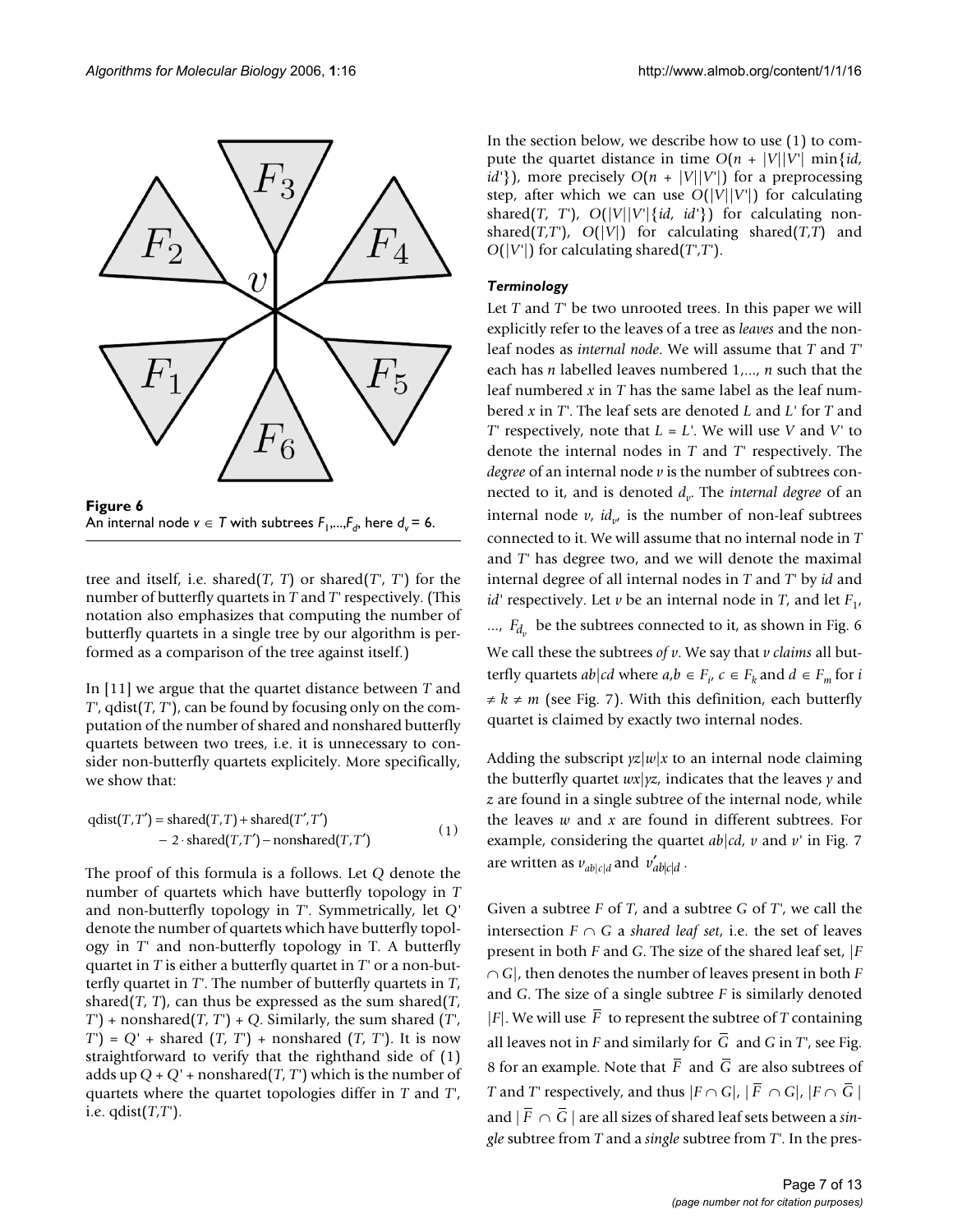



**Figure 7** Internal nodes  $v \in T$  and  $v' \in T'$ , each claiming the quartet *ab*|*cd*.

entation of the algorithms below, we will assume that we have access to  $|F|$ ,  $|G|$  and  $|F \cap G|$  for all subtrees *F* of *T* and *G* of *T'* in time *O*(1). At the end of the section we will describe how this can be achieved by an *O*(*n*) time preprocessing step, which does not affect the asymptotic worst case running time of the presented algorithms.

## *Counting shared butterfly quartets*

For each pair of internal nodes *v*, *v'* from *T*, *T'* we want to count the number of shared butterfly quartets claimed by both internal nodes, shared( $v$ ,  $v$ '). Assume that  $F_1$ , ...,  $F_{d_v}$ are subtrees of  $v$  and  $G_1$ , ...,  $G_{d_{v^{'}}}$  are subtrees of  $v^{\cdot}$ . We wish to count all quartets on the form  $ab|cd$  where  $a, b \in F_i \cap$  $G_j$ ,  $c \in F_k \cap G_l$  and  $d \in F_m \cap G_{n'}$ ,  $i \neq k \neq m$ ,  $j \neq l \neq n$  (see Fig. 7). Counting the possible combinations of *a* and *b* is expressed by the following double sum, which sums over all pairs of subtrees of *v* and *v'*:

$$
\sum_i \sum_j \binom{|F_i \cap G_j|}{2}
$$

Given that *a* and *b* are in  $F_i \cap G_j$ , we need to find *c* and *d* in  $F_i \cap G_j$ . The number of possible choices of *c* and *d* is expressed by:

$$
\begin{pmatrix} |\bar{F}_i \cap \bar{G}_j | \\ 2 \end{pmatrix}
$$

However when finding *c* and *d* in  $F_i \cap G_j$  the condition that *c* and *d* must be in different subtrees is not satisfied. Therefore we subtract the number of times *c* and *d* are in the same subtree of  $\nu$  and  $\nu'$ :

$$
\sum_{k\neq i} \left(\begin{array}{c} |F_k \cap \overline{G}_j| \\ 2 \end{array}\right) + \sum_{l\neq j} \left(\begin{array}{c} |\overline{F}_i \cap G_l| \\ 2 \end{array}\right) - \sum_{k\neq i} \sum_{l\neq j} \left(\begin{array}{c} |F_k \cap G_l| \\ 2 \end{array}\right)
$$

Any pair in  $F_k \cap G_l$  is counted twice, once in  $|F_k \cap G_j|$  and once in  $|F|_i \cap G_l|$ , therefore these pairs are subtracted once using the double sum above. (2) expresses the number of ways *c* and *d* can be found in different subtrees, given that a and *b* are found in  $F_i \cap G_j$ :

$$
\begin{pmatrix}\n|\bar{F}_i \cap \bar{G}_j| \\
2\n\end{pmatrix} - \sum_{k \neq i} \begin{pmatrix}\n|F_k \cap \bar{G}_j|\n\\2\n\end{pmatrix} - \sum_{l \neq j} \begin{pmatrix}\n|\bar{F}_i \cap G_l|\n\\2\n\end{pmatrix} + \sum_{k \neq i} \sum_{l \neq j} \begin{pmatrix}\n|R_k \cap G_l|\n\\2\n\end{pmatrix}
$$
\n(2)

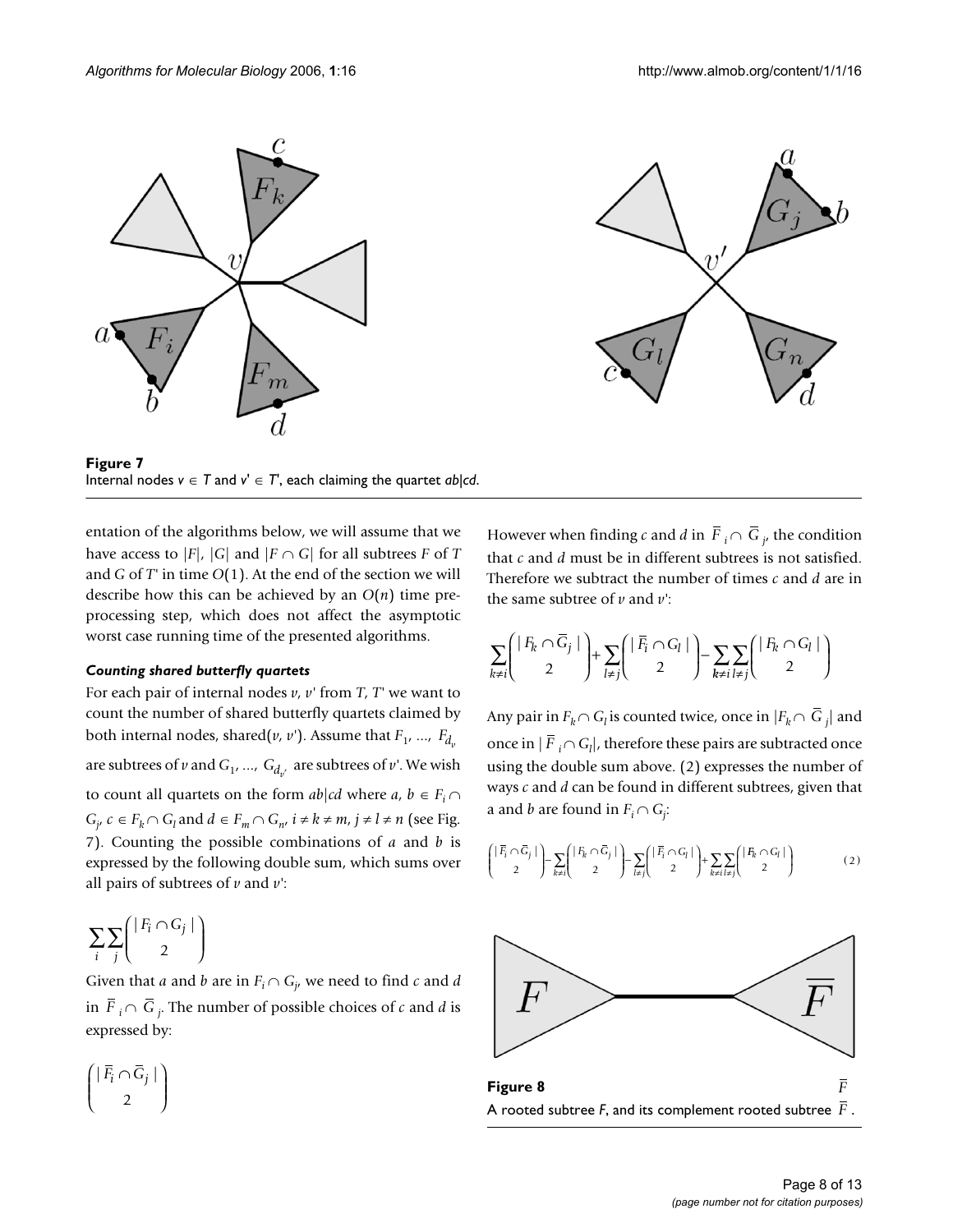We can now compute the number of shared butterfly quartets between two internal nodes, ie. the number of butterfly quartets claimed by both internal nodes with the same topology:

$$
\text{shared}(v, v') = \sum_{i} \sum_{j} \left( \frac{|\vec{F}_i \cap G_j|}{2} \right) \left( \frac{|\vec{F}_i \cap \vec{G}_j|}{2} \right) - \sum_{k \neq i} \left( \frac{|\vec{F}_k \cap \vec{G}_j|}{2} \right)
$$
  

$$
- \sum_{l \neq j} \left( \frac{|\vec{F}_i \cap G_l|}{2} \right) + \sum_{k \neq i} \sum_{l \neq j} \left( \frac{|\vec{F}_k \cap \vec{G}_l|}{2} \right)
$$
(3)

If the trees, *T* and *T'*, have a shared quartet *ab*|*cd*, then there are two internal nodes in each tree that claims this quartet:  $v_{ab|c|d}$  and  $v_{cd|a|b}$  in *T* and  $v'_{ab|c|d}$  and  $v'_{cd|a|b}$  in *T*'. Since both shared $(v_{ab|c|d}, v_{ab|c|d}^{\prime})$  and shared $(v_{cd|a|b}, v_{cd|a|b}^{\prime})$ will count the quartet, the total number of shared quartets between the two trees is:

shared
$$
(T, T')
$$
 =  $\frac{1}{2} \sum_{v \in T} \sum_{v' \in T'}$  shared $(v, v')$ 

It is straightforward to observe that calculating shared(*v*,  $\nu$ ') using a direct computation of (3) takes time *O*(  $d_{\nu}^2 d_{\nu}^2$  ). It is however not necessary for shared( $v$ ,  $v'$ ) to sum over all subtrees of *v* and *v'*. Since each term in the sums involves taking a 2-subset from a shared leaf set, we need only to consider subtrees that are not leaves. This reduces the running time to  $O(id_v^2 id_{v'}^2)$ . This running time can be improved even more, we start by expressing (2) in a different way:

$$
\underbrace{\left(\left|\frac{\overline{F}_i\cap\overline{G}_j}{2}\right|\right)}_{I} = \underbrace{\sum_{k\neq i}\left(\left|\frac{F_k\cap\overline{G}_j}{2}\right|\right)}_{II} = \underbrace{\sum_{k\neq j}\left(\left|\frac{\overline{F}_i\cap G_l}{2}\right|\right)}_{II} + \underbrace{\sum_{k\neq i}\sum_{l\neq j}\left(\left|\frac{F_k\cap G_l}{2}\right|\right)}_{IV} = \underbrace{\sum_{k\neq i}\left(\frac{F_i\cap G_l}{2}\right)}_{III} + \underbrace{\sum_{k\neq j}\left(\left|\frac{F_k\cap G_l}{2}\right|\right)}_{II} + \underbrace{\sum_{k\neq j}\left(\left|\frac{F_k\cap G_l}{2}\right|\right)}_{IV} - \underbrace{\sum_{l}\left(\left|\frac{F_l\cap G_l}{2}\right|\right)}_{IV} + \underbrace{\sum_{k\neq j}\left(\left|\frac{F_k\cap G_l}{2}\right|\right)}_{IV} - \underbrace{\sum_{k\neq j}\left(\left|\frac{F_k\cap G_l}{2}\right|\right)}_{IV} - \underbrace{\sum_{k\neq j}\left(\left|\frac{F_k\cap G_l}{2}\right|\right)}_{IV} + \underbrace{\sum_{k\neq j}\left(\left|\frac{F_k\cap G_l}{2}\right|\right)}_{IV} - \underbrace{\sum_{k\neq j}\left(\left|\frac{F_k\cap G_l}{2}\right|\right)}_{IV} + \underbrace{\sum_{k\neq j}\left(\left|\frac{F_k\cap G_l}{2}\right|\right)}_{IV} - \underbrace{\sum_{l\neq j}\left(\left|\frac{F_k\cap G_l}{2}\right|\right)}_{IV}
$$
(4)

Let

$$
S_{j} = \sum_{k} \begin{pmatrix} |F_{k} \cap G_{j}| \\ 2 \end{pmatrix}
$$
  
\n
$$
S'_{i} = \sum_{l} \begin{pmatrix} |F_{i} \cap G_{l}| \\ 2 \end{pmatrix}
$$
  
\n
$$
\overline{S}_{j} = \sum_{k} \begin{pmatrix} |F_{k} \cap \overline{G}_{j}| \\ 2 \end{pmatrix}
$$
  
\n
$$
\overline{S}'_{i} = \sum_{l} \begin{pmatrix} |\overline{F}_{i} \cap G_{l}| \\ 2 \end{pmatrix}
$$
  
\n
$$
S = \sum_{k} \sum_{l} \begin{pmatrix} |F_{k} \cap G_{l}| \\ 2 \end{pmatrix}
$$

We can ignore leaf subtrees, so we need to compute *id*<sub>v</sub> different  $S_j$ 's and  $S_j$ 's which can each be computed in  $O(id_v)$  time. Symmetrically each of the  $id_v$   $\overline{S'_i}$ 's and  $S'_i$ 's takes time  $O(\textit{id}_v')$  to compute, and the total time of computing *S* is  $O(id_v id_v)$ . The total time of computing all sums mentioned is thus  $O(id_n id_{n'})$  and this is the key to reducing the time usage of shared( $v, v'$ ). Using the sums we can express (4) as:

$$
\underbrace{\left(\begin{array}{c} |\overline{F}_i \cap \overline{G}_j| \\ 2 \end{array}\right)}_{I} - \underbrace{\overline{S}_j + \left(\begin{array}{c} |F_i \cap \overline{G}_j| \\ 2 \end{array}\right)}_{II} - \underbrace{\overline{S}_i' + \left(\begin{array}{c} |\overline{F}_i \cap G_j| \\ 2 \end{array}\right)}_{III} + \underbrace{S - S_j - S_i' + \left(\begin{array}{c} |F_i \cap G_j| \\ 2 \end{array}\right)}_{IV}
$$

Provided that the sums  $\overline{S}_{j}$ ,  $\overline{S}'_i$ ,  $S_{j}$ ,  $S'_i$  and *S* have been calculated, (4) can be calculated in time *O*(l). Since calculation of the sums is independent on the calculation of shared( $v$ ,  $v'$ ), these calculations can be done serially as shown in the algorithm below, thereby reducing the time usage of shared(*T*, *T'*) to:

$$
\sum_{v \in T} \sum_{v' \in T'} id_{v} id_{v'} = \sum_{v \in T} id_{v} \sum_{v' \in T'} id_{v'} = 2(|V| - 1) \cdot 2(|V'| - 1) = O(|V||V'|)
$$

ALGORITHM – CALCULATING THE NUMBER OF SHARED BUTTERFLY QUARTETS BETWEEN *T* AND *T'*

**Requires:** *T*, *T'* two input trees with the same leaf set.

**Ensures:**  $Res = shared(T, T')$ 

 $Res \leftarrow 0$ 

**for** *v* internal node in *T* **do**

**for** *v'* internal node in *T'* **do**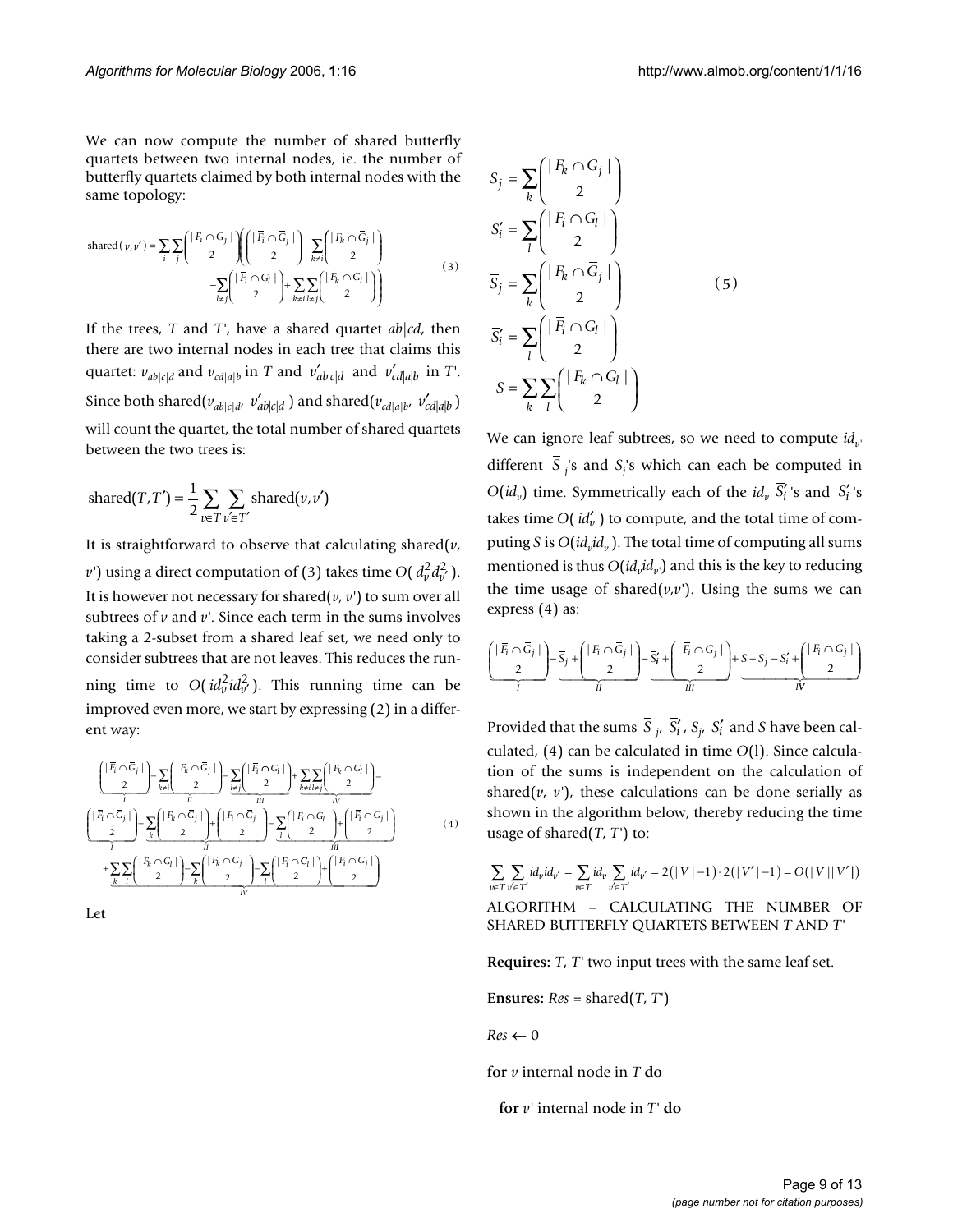





Calculate sums  $S_j$ ,  $S'_i$ ,  $S_j$ ,  $S'_i$  and  $S$ 

 $Res \leftarrow Res + shared(v, v')$ 

**end for**

**end for**

 $Res \leftarrow \frac{Res}{\sqrt{S}}$ 2

## *Counting nonshared butterfly quartets*

For each pair of internal nodes  $v$ ,  $v'$  we want to count the number of nonshared butterfly quartets claimed by both internal nodes, nonshared $(v, v')$ . Such quartets have the property that a pair of leaves found in the same subtree of *v* will be found in different subtrees of *v'* and vice versa, i.e. a nonshared quartet with leaves *a*, *b*, *c* and *d*, has  $a \in F_i \cap$ *G<sub>j</sub>*, *b* ∈ *F<sub>i</sub>*  $\cap$  *G<sub>l</sub>*, *c* ∈ *F<sub>k</sub>*  $\cap$  *G<sub>n</sub>* and *d* ∈ *F<sub>m</sub>*  $\cap$  *G<sub>j</sub>* (see Fig. 9). The following expression counts all nonshared quartets related to a pair of nodes  $\nu$  and  $\nu'$ , obeying that if two leaves of the quartet are in one subtree of *v* they are in different subtrees of *v'* and vice versa:

$$
\sum_{i} \sum_{j} |F_i \cap G_j| |F_i \cap \overline{G}_j| |\overline{F}_i \cap \overline{G}_j| |\overline{F}_i \cap G_j|
$$
 (6)

Even though (6) satisfies the property of nonshared quartets, it possibly counts more than the number of nonshared quartets claimed by an internal node in each tree. The problem is that given two internal nodes, they do not nescessarily *claim* the quartets counted by (6). If we

denote the leaves of an nonshared quartet *a*, *b*, *c* and *d*, the first, second, third and fourth factors in (6) counts the number of choices of *a*, *b*, *c* and *d* respectively. The first and second factor choose *a* and *b* from *Fi* , while the third and fourth choose  $c$  and  $d$  from  $F_i$ . In the cases where  $c$ and *d* are chosen from the same subtree  $F_k$ ,  $k \neq i$  of  $\nu$ ,  $\nu$  does not claim the quartet. We must subtract these quartets, which can be counted as:

$$
\sum_{i} \sum_{j} \sum_{k \neq i} |F_i \cap G_j| |F_i \cap \overline{G}_j| |F_k \cap \overline{G}_j| |F_k \cap G_j|
$$
\n
$$
(7)
$$

Similarly there are cases where *b* and *c* are chosen from the same subtree  $G_l$ ,  $l \neq j$  of  $v'$ , which we must also subtract. These can be counted as:

$$
\sum_{i} \sum_{j} \sum_{l \neq j} |F_i \cap G_j| |F_i \cap G_l| |\bar{F}_i \cap G_l| |\bar{F}_i \cap G_j|
$$
 (8)

The cases where both *c* and *d* are chosen from the same subtree  $F_k$ ,  $k \neq i$  of  $\nu$  and  $b$  and  $c$  are chosen from the same subtree  $G_{\mu}$ ,  $l \neq j$  of  $\nu$  are included in both the expressions above and therefore they must be added again. The following expression counts the number of these cases:

$$
\sum_{i} \sum_{j} \sum_{k \neq i} \sum_{l \neq j} |F_i \cap G_j| |F_i \cap G_l| |F_k \cap G_l| |F_k \cap G_j|
$$
\n(9)

Combining equations (6), (7), (8) and (9), gives a way of calculating the number of nonshared quartets between two internal nodes *v* and *v'*: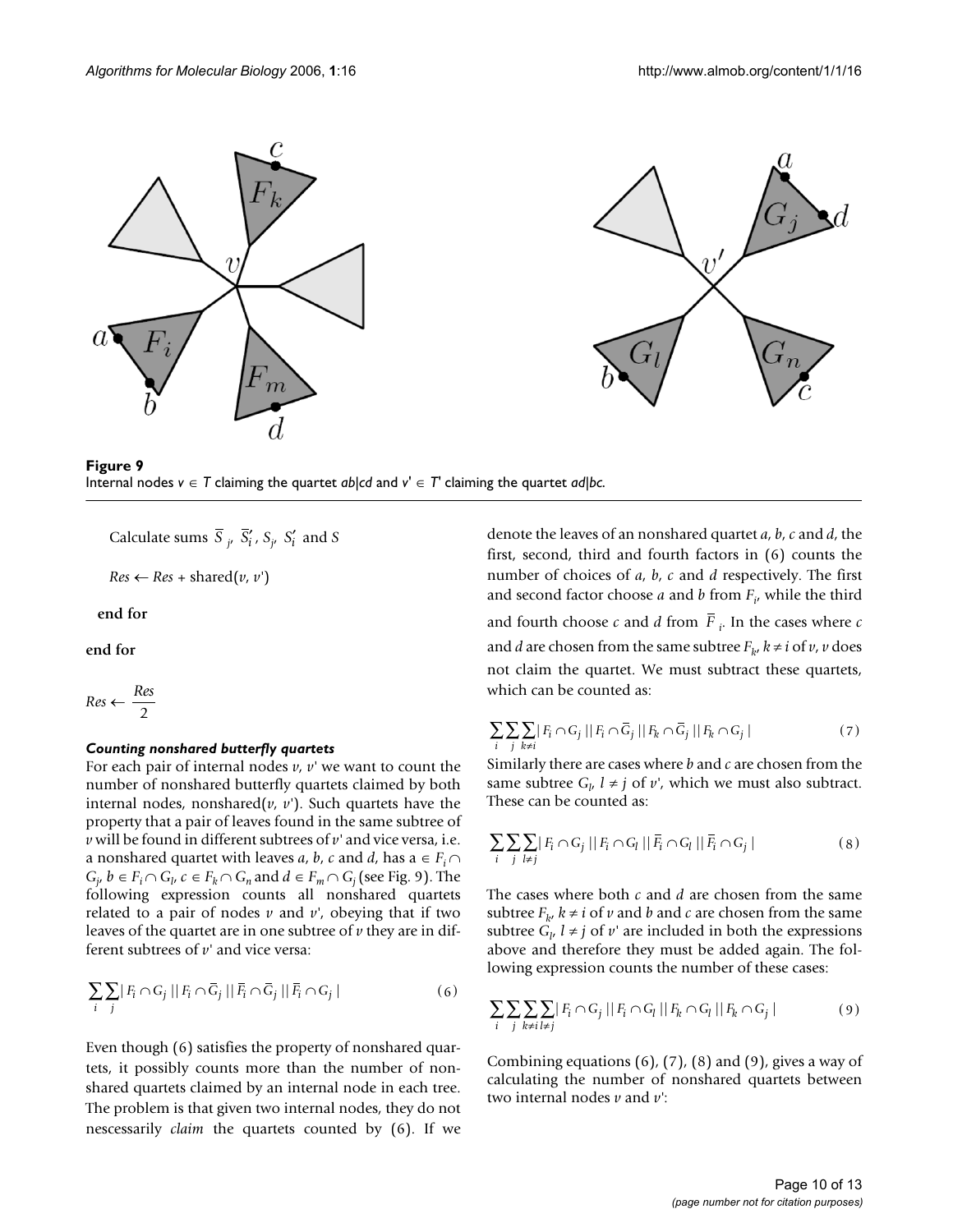nonshared
$$
(v, v') = \sum_{i} \sum_{j} (|F_i \cap G_j| || F_i \cap \overline{G}_j || \overline{F}_i \cap \overline{G}_j || \overline{F}_i \cap G_j |
$$
  
\n
$$
- \sum_{k \neq i} |F_i \cap G_j| || F_i \cap \overline{G}_j || F_k \cap \overline{G}_j || F_k \cap G_j |
$$
\n
$$
- \sum_{l \neq j} |F_l \cap G_j| || F_l \cap G_l || \overline{F}_l \cap G_l || \overline{F}_l \cap G_j |
$$
\n
$$
+ \sum_{k \neq i} |F_i \cap G_j| || F_i \cap G_l || F_k \cap G_l || F_k \cap G_j |
$$
\n(10)

Assuming that the trees have a nonshared quartet with topology form *ab*|*cd* in *T*, and *ad*|*bc* in *T'*, there are two internal nodes in each tree claiming the quartet:  $v_{\text{ab}|c|d}$  and  $v_{cd|a|b}$  in *T* and  $v'_{ad|b|c}$  and  $v'_{bc|a|d}$  in *T*'. All of the four combinations of these will identify the quartet as nonshared. Therefore the total number of nonshared quartets between the two trees is:

nonshared
$$
(T, T') = \frac{1}{4} \sum_{v \in T} \sum_{v' \in T'}
$$
 nonshared $(v, v')$ 

Direct computation of nonshared( $v$ ,  $v'$ ) using (10) takes time  $O(d_v^2 d_{v'}^2)$ . Each of the subtrees has to be intersected with two disjoint sets in each of the sums. This means that if a subtree is only a leaf, at least one of these intersections will be zero, and the term will be zero. Therefore we can ignore subtrees that consist of a single leaf, just like when computing shared $(T, T')$ , and reduce the time usage to *O*( $id_v^2id_{v'}^2$ ). The time usage of the calculation of nonshared( $\nu$ ,  $\nu'$ ) can be further improved by rewriting (9):

$$
\sum_{i} \sum_{j} \sum_{k \neq i} |F_i \cap G_j| |F_i \cap G_l| |F_k \cap G_l| |F_k \cap G_j| =
$$
\n
$$
\sum_{i} \sum_{j} |F_i \cap G_j| \sum_{k \neq i} |F_k \cap G_j| \sum_{l \neq j} |F_i \cap G_l| |F_k \cap G_l| =
$$
\n
$$
\sum_{i} \sum_{j} |F_i \cap G_j| \sum_{k \neq i} |F_k \cap G_j| \left( \sum_{l} |F_i \cap G_l| |F_k \cap G_l| - |F_i \cap G_j| |F_k \cap G_j| \right)
$$

Inspired by the precomputing of sums used in shared $(v,$ *v'*), (5), we calculate for each *i*,  $k$ ,  $k \neq i$  the sum:

$$
S_{i,k} = \sum_{l} |F_i \cap G_l| |F_k \cap G_l|
$$
\n(11)

There are  $O(id_v^2)$  of these sums and each takes time  $O(id_{n})$  to calculate, so the time complexity for calculating all sums is  $O(id_v^2 id_{v'})$ . In the case that  $id_{v'} \leq id_{v'}$  we can switch *v* and *v'* and thus get time usage  $O(id_v_id_v \text{ min}\{id_v\})$ *id<sub>v'</sub>*}). Assuming that the sums have been calculated, (9) can now be calculated in time  $O(id_vid_v\text{min}{id_v, id_v})$  by the expression:

$$
\sum_{i} \sum_{j} |F_{i} \cap G_{j}| \sum_{k \neq i} |F_{k} \cap G_{j}| \left( S_{i,k} - |F_{i} \cap G_{j}| |F_{k} \cap G_{j}| \right) \tag{12}
$$

By substituting (9) with (12) in (10), we can calculate nonshared(*v*, *v'*, in time  $O(id_{v}id_{v'}min{id_{v'}id_{v'}})$ ). Since calculation of the sums is independent of the calculation of nonshared( $v$ ,  $v'$ ), these calculations can be done serially as shown in the algorithm below.

ALGORITHM – CALCULATING THE NUMBER OF NON-SHARED BUTTERFLY QUARTETS BETWEEN *T* AND *T'*

**Requires:** *T*, *T'* two input trees with the same leaf set.

**Ensures:**  $Res = nonshared(T, T')$ 

 $Res \leftarrow 0$ 

**for** *v* internal node in *T* **do**

**for** *v'* internal node in *T'* **do**

Calculate sums S*i*,*<sup>k</sup>*

 $Res \leftarrow Res + nonshared(v, v')$ 

**end for**

**end for**

$$
Res \leftarrow \frac{Res}{4}
$$

The time complexity of the algorithm is:

$$
\sum_{v\in T}\sum_{v'\in T'}id_{v}id_{v'}\min\left\{id_{v'},id_{v'}\right\}\leq\min\left\{id,id'\right\}\sum_{v\in T}id_{v}\sum_{v'\in T'}id_{v'}=O\big(\mid V\mid\mid V'\mid\min\left\{id,id'\right\}\big)
$$

## *Counting butterfly quartets in a single tree*

Reusing the idea of precomputing certain sums enables us to calculate the number of butterfly quartets in a single tree *T* in time  $O(|V|)$ . Since the number of butterfly quartets in a single tree is the number of butterfly quartets shared between the tree and itself, we will use shared(*T*, *T*) to denote the number of butterfly quartet in *T*. This notation also emphasizes that computing the number is essentially a comparison of the tree against itself. Given a node *v* in *T* we can express the number of quartets it claims in the following way:

$$
\sum_{i} \left( \frac{F_i}{2} \right) \left( \frac{\overline{F}_i}{2} \right) - \sum_{j \neq i} \left( \frac{F_j}{2} \right) \right) \tag{13}
$$

where the  $F_i$ 's are the subtrees of  $\nu$ . Now let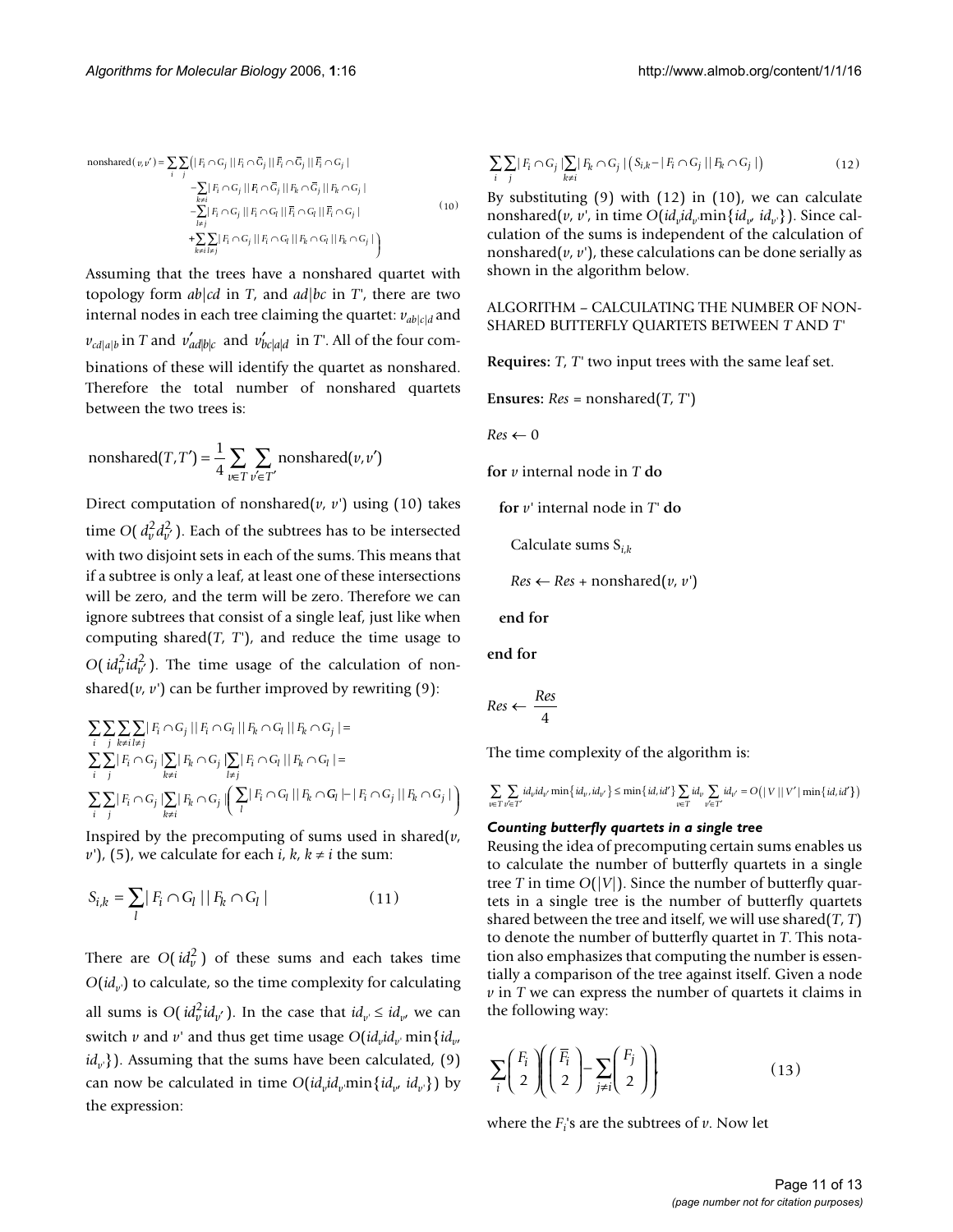



 $S = \sum \frac{F_j}{f}$ *j*  $=\sum$ l I Ì  $\sum_{j} \begin{pmatrix} 1 \\ 2 \end{pmatrix}$ 

we can now express (13) as

$$
\sum_{i} \left( \frac{F_i}{2} \right) \left( \frac{\overline{F}_i}{2} \right) - S + \left( \frac{F_i}{2} \right) \right).
$$
 (14)

*S* can be calculated in time  $O(id_v)$  and using the precomputed *S*, (14) can be also calculated in time  $O(id_{v})$ . Summing the results of (14) for all nodes in *T* gives the number of quartets in the tree, shared(*T*, *T*). The total time usage is

$$
\sum_{v\in T}id_v=O(|V|).
$$

## *Calculating the shared leaf set sizes*

The algorithms presented above all rely on *O*(1) time access to the size of the shared leaf set  $|F \cap G|$  for any pair of subtrees *F* of *T* and *G* of *T'*, where *F* and *G* each has size at least two, i.e. contains more than a single leaf. We will refer to  $|F \cap G|$  as the intersection size of subtree *F* and *G*. In [9] and  $O(n^2)$  time and space algorithm is presented for computing the intersection sizes of all pairs of subtrees *F* and *G* of two binary input trees. A straightforward generalization of this algorithm to two input trees *T* and *T'* of arbitrary degrees results in an  $O(n^2 d d')$  time and  $O(n^2)$ space algorithm, which gives a worst case running time of  $O(n^4)$ .

In this section we will present an improved algorithm for computing the intersection sizes of all pairs of subtrees of *T* and *T'* which runs in time  $O(n + |V||V'|)$  and space *O*(|*V*||*V'*|). We will assume that the size of each subtree *F* of *T* and *G* of *T'*, i.e. |*F*| and |*G*|, is available in time *O*(1). This can be achieved as presented in the next section. Our algorithm for computing all intersection sizes is as follows. Choose an arbitrary node *r* in *T* and an arbitrary node *r'* in *T'*. Rooting the trees in *r* and *r'* respectively gives rise to two rooted trees  $T_r$  and  $T'_r$ , Fig. 10 shows an example of rooting a tree. Calculating the shared leaf set sizes of  $T_r$  and  $T'_r$  and all subtrees in both trees can be done using:

$$
|T_r \cap T'_r| = \sum_i \sum_j |F_i \cap G_j| = \sum_i |F_i \cap G| = \sum_j |F \cap G_j|,
$$
\n(15)

where  $F_i$  are all subtrees of  $T_r$  and  $G_j$  are all subtrees of  $T'_r$ . This can be calculated using dynamic programming in time  $O(n^2)$ :

$$
\sum_{v \in V} \sum_{v' \in V'} d_v d_{v'} + \sum_{v \in V} \sum_{l' \in L'} d_v + \sum_{l \in L} \sum_{v' \in V'} d_{v'} + \sum_{l \in L} \sum_{l' \in L'} 1 = O\Big(\, n^2 \,\Big)
$$

Except  $|T_r \cap T'_r|$ , the shared leafset sizes calculated by (15) are the shared leaf set sizes of all rooted subtrees of *T* and *T'* that do not contain the nodes *r* and *r'*. Assuming that the subtree  $F$  of  $T$  does *not* contain  $r$ , then the subtree *does* contain *r* and similarly for *r'* and subtrees *G* and *F G* of *T*'. The shared leaf set sizes of these trees that *do* contain *r* and *r'* can be calculated from the intersection sizes that we have available using (16):